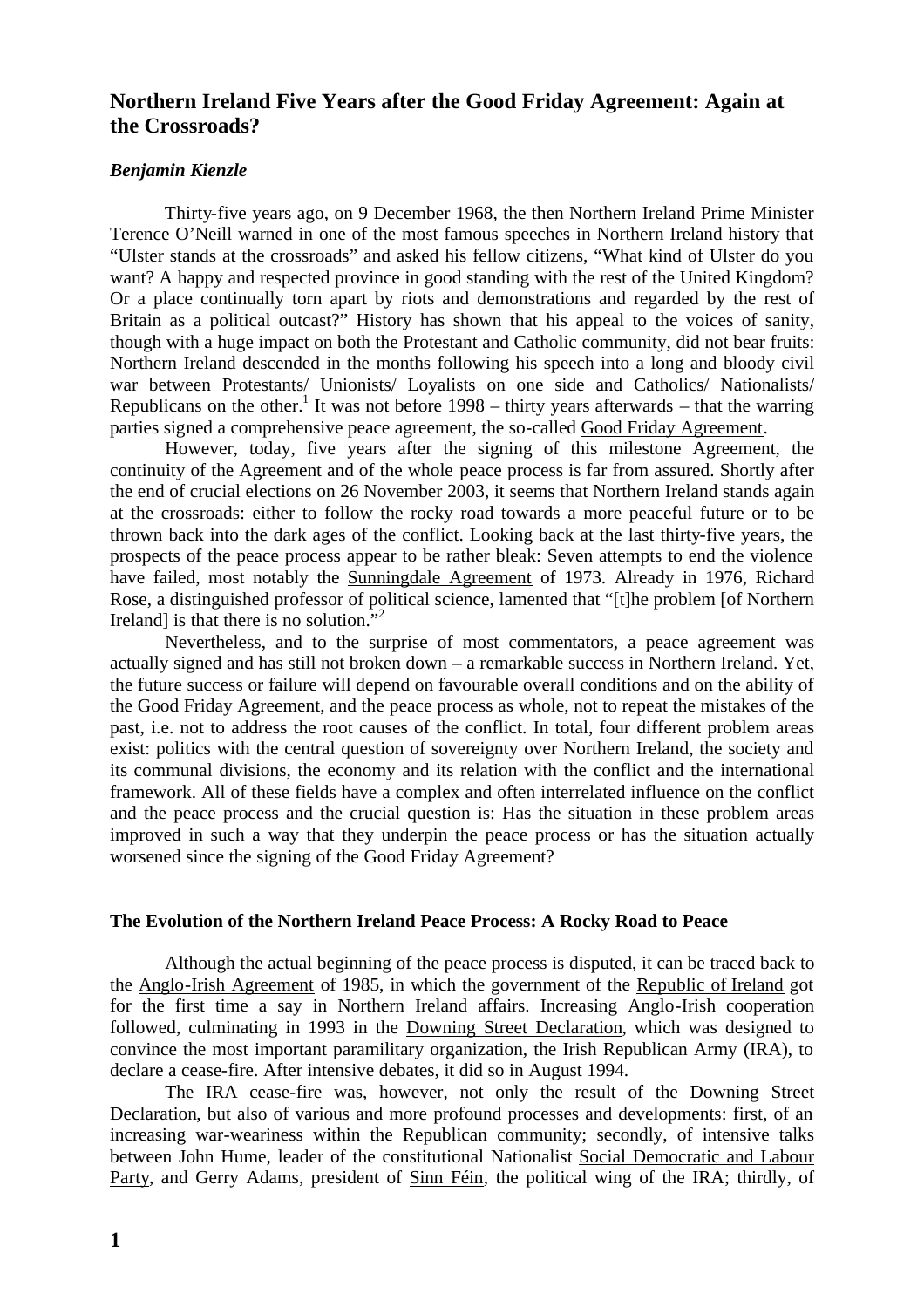secret talks between Sinn Féin and the Irish and British government respectively about possible ways forward; and fourthly, of the moderating influence by Bill Clinton, President of the United States (US).

After the IRA cease-fire, Loyalist paramilitaries declared a cease-fire of their own. Nevertheless, 1995 and 1996 did not see major political improvements in the peace process. Although the British government published together with its Irish counterpart the Framework for the Future document in February 1995, outlining a common agenda for future negotiations, preliminary talks between the warring parties became increasingly bogged down by the issue of decommissioning. The IRA hardliners became more and more disillusioned with the peace process – despite relaxing security measures and early prisoner releases – and in February 1996 it ended its cease-fire with a massive bomb in London killing two civilians. Five months later, Northern Ireland was shaken by major disturbances in the wake of a controversial march by the staunchly Protestant Orange Order.

The situation did not change until the election of a strong Labour government under Tony Blair in May 1997. The new government was free of direct pressure by Northern Ireland parties and added fresh impetus to the peace process. In July 1997, the IRA renewed its ceasefire and only one and half months later Sinn Féin signed up to the so-called Mitchell Principles, which committed them to the use of peaceful means, and entered the all-party talks that had begun earlier that year. As a consequence the radical, but powerful Democratic Unionist Party (DUP) left the negotiations and has ever since opposed the peace process. None the less, and even after several setbacks and stalemates, the Good Friday Agreement was signed by all other parties on 10 April 1998. In a subsequent referendum, seventy-one percent of the voters in Northern Ireland and ninety-four percent in the Republic of Ireland approved the Agreement.

However, problems and setbacks have also continued after the Good Friday Agreement. Only three months later, twenty-nine people – including two Spaniards – were killed in a bomb explosion by an anti-Agreement splinter group of the IRA in the small town of Omagh, Co. Tyrone. At the same time progress was very slow in the realm of politics. It was not before November 1999 that the parties in Northern Ireland began to translate the provisions of the Agreement into action by forming a power-sharing Executive. In December, for the first time since the introduction of Direct Rule from London in 1972, Britain devolved powers to the new Northern Ireland Assembly. But afterwards, the government has intervened four times to re-introduce Direct Rule: between February and May 2000, on 10 August 2001, on 21 September 2001 and since October 2002. In May 2003, the British government even suspended twice the first elections to the Northern Ireland Assembly since 1998. The most intransigent issues have been decommissioning and police reform and all intentions to break the stalemate have been fruitless so far, most notably the failure of a British-Irish Joint Declaration in April 2003 and a failed deal between Unionists and Sinn Féin in October the same year. On 26 November 2003, elections were finally held without any agreement.

#### **After the Good Friday Agreement: Improvements and Set-backs**

The Good Friday Agreement is neither the end nor the beginning of the peace process, although it is its major part. The main idea behind the Agreement is not to solve the conflict as such, but to establish democratic procedures and standards to deal with the conflict(s). Over time, it is hoped that the exclusive use of peaceful means and the rule of law minimises the mutual distrust and fear between the Protestant/ Unionist/ Loyalist and Catholic/ Nationalist/ Republican communities, thus harmonising community relations and opening up the possibility of a more stable and peaceful future. In order to achieve these aims, the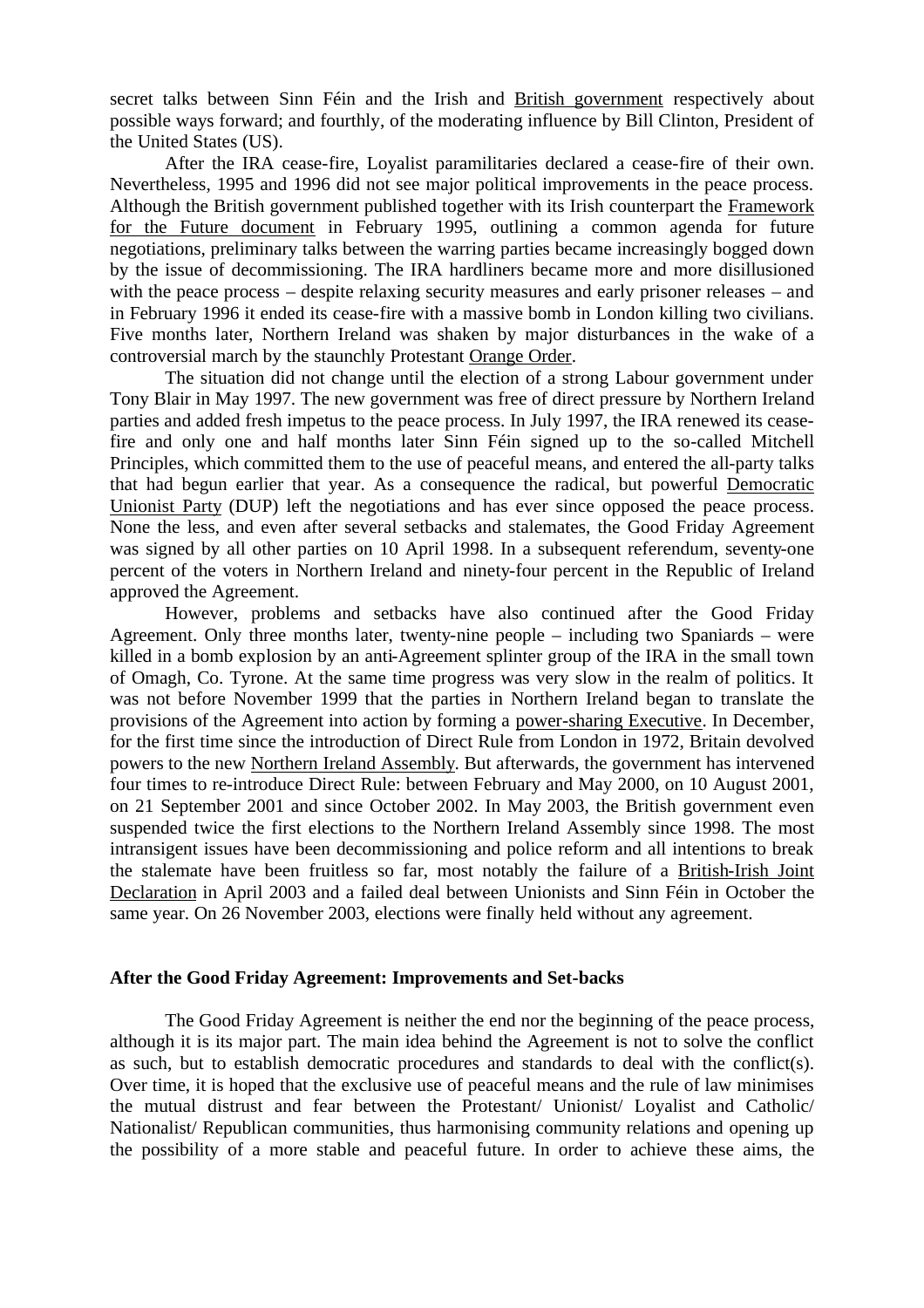negotiators agreed to compromises on Northern Ireland's constitutional status, the future government and various smaller issues.

First, the Agreement recognizes that Northern Ireland is part of the United Kingdom, although its citizens can identify themselves as Irish, British or both. It also opens up the possibility of reaching even the most radical demands, in other words a united Ireland, by democratic means, while the Irish Republic drops its immediate constitutional claims on Northern Ireland. Secondly, the government of Northern Ireland is divided into three strands or dimensions, which had emerged during the peace process: Strand one deals with Northern Ireland and provides for a Northern Ireland Assembly and a power-sharing Executive with numerous cross-community checks and balances. Strand two addresses the relations between Northern Ireland and the Republic by establishing a North-South Ministerial Council. Strand three sets up a British-Irish Council with representatives from all parts of the British Isles. Thirdly, the smaller issues include the introduction of human rights legislation, security issues, social and cultural programmes and a British-Irish Agreement to replace the Anglo-Irish Agreement of 1985. But how have all these provisions and compromises worked out in reality?

### **From Guns to Government? Security Issues and Political Stability**

The end of paramilitary violence and the establishment of a more stable and peaceful polity were the most important goals of the Good Friday Agreement. However, they have also turned out to be the most controversial areas. Not surprisingly, an in-depth analysis of Northern Ireland politics, including the development of paramilitary violence, since the Good Friday Agreement reveals rather mixed results.

Direct paramilitary violence has certainly decreased since the Agreement. In fact, the continuity of the cease-fires of the largest paramilitary groups is one of the most important achievements of the peace process in general and of the Good Friday Agreement in particular. However, having said this, violence as such has not disappeared and still haunts Northern Ireland in four different forms: first, in the form of 'ordinary crime', which has increased significantly; secondly, in the form of riots and street violence between Protestant and Catholic mobs; thirdly, in the form of violence by splinter groups such as the Continuity IRA, the Real IRA or the Loyalist Volunteer Force; fourthly, in the form of internal paramilitary violence: Both Loyalist and Republican paramilitaries still perform 'policing tasks' in their respective communities. This kind of violence includes not only punishment beatings of alleged drug-dealers or the murder of dissidents, but also internal feuds between various factions of paramilitary organisations, most notably among Loyalists, who have suffered from two very bloody feuds.

In general, these different kinds of violence have not had a major impact on the political process. Mac Ginty and Darby conclude in a recent analysis of the peace process that "[t]he variegated threat of violence during the peace process, was navigated with notable success by maintaining an uneasy distinction between political violence and other forms of violence."<sup>3</sup> Nevertheless, these 'other forms of violence' have inflicted a lot of suffering on the affected Loyalist and Republican communities and demonstrate that the monopoly of power by the new Northern Ireland state is still not universally recognized.

In the field of politics the question of success and failure is even more diffuse. On the one hand, substantial improvements have been achieved: All institutions of the Good Friday Agreement – the Northern Ireland Assembly, the Executive, the North-South Ministerial Council and the British-Irish Council – were established and worked during longer periods. Most commentators even agree that the actual work of the institutions, particularly of the ministers in the Executive, was highly professional. Moreover, the DUP took an active role in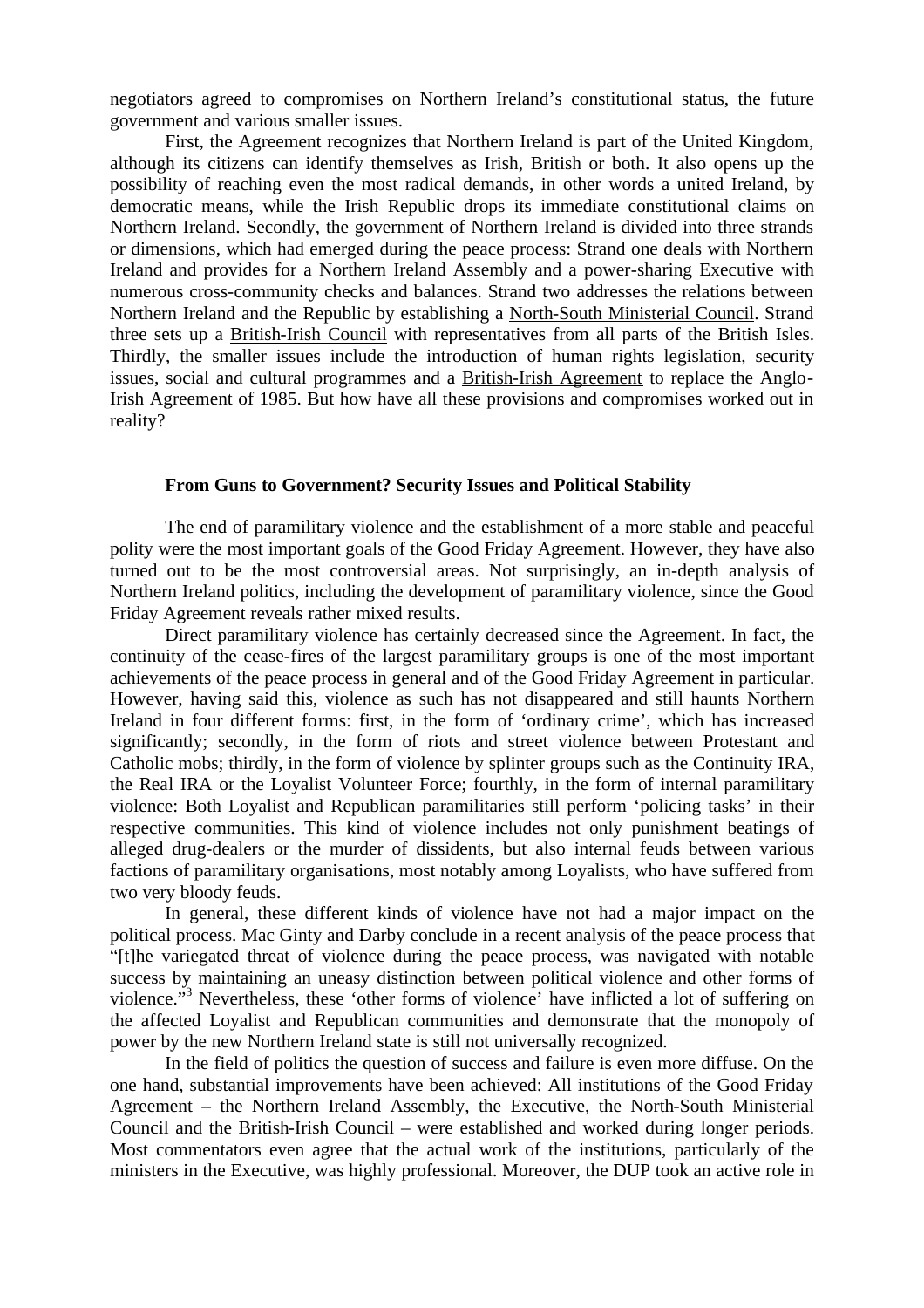both the Assembly and the Executive despite its radical anti-Agreement stance. Another success was the establishment of further institutions such as the Northern Ireland Human Rights Commission and the consultative Civic Forum formed by representatives of civil society.

However, on the other hand, one political crisis after another virtually paralysed the political process during long periods. Whenever a political crisis threatened the Good Friday Agreement, the British government stepped in and governed the Province again directly from London, in total for over one and a half years. At other times, crises were only solved by rather problematic measures. For example, in November 2001 members of the Northern Ireland Women's Coalition (NIWC) and of the Alliance Party re-designated themselves in the Northern Ireland Assembly as Unionist in order to secure the re-election of David Trimble, leader of the moderate Ulster Unionist Party (UUP), as First Minister, because he was not able to get the obligatory support of the majority of the traditional Unionist parties. Furthermore, the pro-Agreement parties and governments have had to choreograph, i.e. to previously plan, the course of political events in order to increase the desired effects. The problem is, however, that the use of choreography and other political skills bordered sometimes at the use of direct manipulation. $4$  But why has the peace process after the Good Friday Agreement been so crisis-prone at all? The explanation can be found in three overlapping problem areas: in the Good Friday Agreement itself, in the deep divisions of Unionism and, above all, in the relation between decommissioning and the functioning of the institutions of the Agreement.

Although the Good Friday Agreement is by any standard a historic compromise between the warring factions, its implementation has been very difficult. The central problem is the Agreement's so-called 'constructive ambiguity', i.e. some parts of the Agreement were written in such an ambiguous way that different parties can interpret them according to their own ideas, thus allowing all sides to sign the Agreement. Most strikingly, Gerry Adams declared after the signing of the Agreement that it leads directly to a united Ireland, whereas David Trimble assured his supporters that the Agreement is the best way to secure the union between Northern Ireland and Great Britain. Although it is not the intention of the Agreement to solve the sovereignty issue for good, its ambiguity allows both sides to insist on its radical positions. As a consequence, the unsolved sovereignty issue still overshadows the day-to-day work of the new institutions and stimulates further conflict. As Ruane and Todd put it, "if the Agreement resolved the issue of sovereignty at the formal-legal level, it did not do so at the political-substantive level, nor has it removed it from the terrain of active political struggle."<sup>5</sup> Furthermore, 'constructive ambiguity' has been used with similar effects in other controversial fields such as decommissioning. In other cases, controversial issues have been transferred to independent commissions, for example the reform of the police, which allowed again parties with different opinions to sign the Agreement without actually agreeing on the issues. However, whenever the commissions reported on the issues in question, new controversies erupted, as different parties expected different results. In short, 'constructive ambiguity' and the use of independent commissions brought about the broadest support for the Agreement in the short term. In the long term, however, they have triggered off numerous crises.

These crises have been grist to the mill of the opponents of the Good Friday Agreement, in particular in the Unionist community, which has been already deeply divided between various strands and parties since the 1960s. In contrast to Nationalists and Republicans who almost unanimously support the Agreement, Unionists are deeply split between one half that sees the Agreement as the best way to save Unionism and the other that sees it as its end. The causes of Unionist opposition to the Agreement lie in the fact that, as Unionism used to be the dominant ideology in Northern Ireland, they had to concede more in the Agreement, particularly in the short term, than Nationalists and Republicans. Moreover, as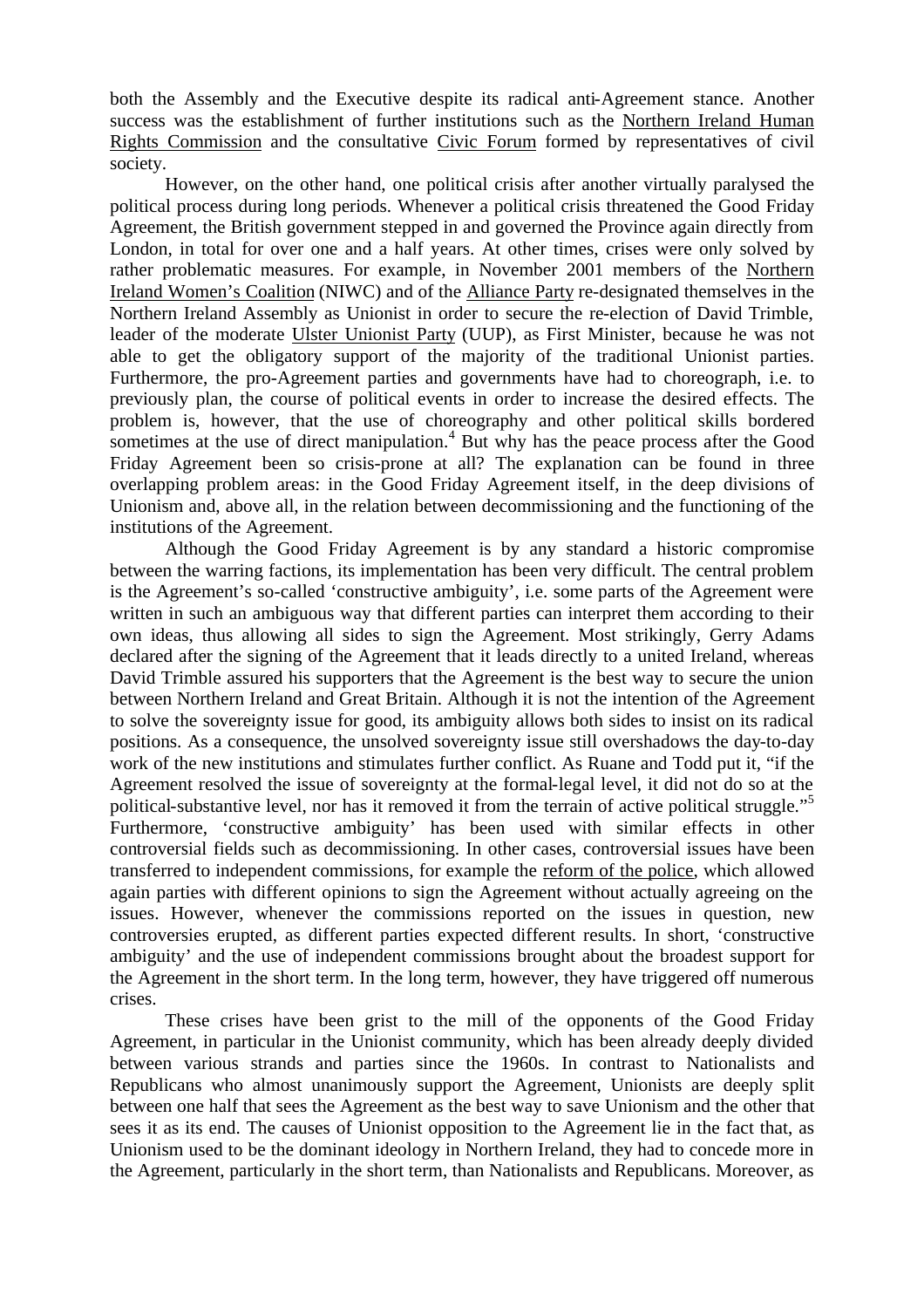Morrow points out, "[t]o favour the Agreement is to begin, and as yet only implicitly, to acknowledge that the traditional Unionist state has failed and that the Britishness in Ireland must be negotiated not imposed."<sup>6</sup> Anti-Agreement Unionists basically regard the Agreement as a sell-out of Unionism to Republican terrorism and, therefore, they have used the crises to demonstrate that it does not work. However, it is the very pressure from anti-Agreement Unionists, which makes it increasingly difficult for pro-Agreement Unionists to arrive at compromises and solutions with Republicans and Nationalists in areas that have not been addressed sufficiently by the Agreement.

At the same time, Republicans, though less divided, face also the danger of splits-off by more radical elements and are consequently not able to grant major concessions. The outright opposition to the Agreement by Republicans is, however, more a question of the future, particularly if it does not – as most Republicans hope – lead to a united Ireland within approximately twenty years.

In the face of the weaknesses of the Good Friday Agreement and of the pressures on both Unionists and Republicans, it is hardly surprising that some special issues have been particularly problematic, though most of them have been solved in one way or another: The release of paramilitary prisoners, though very important for Republicans and Loyalists, has been a very hurting issue for the victims of terrorist attacks. Nevertheless, the issue has lost its significance after July 2000, when the last prisoners of the paramilitary organizations observing their cease-fires were set free. Demilitarisation, though controversial, has also proceeded with remarkable ease and shortly ago British military presence reached the level of 1970. Only the reform of the police has been more problematic, in particular because Unionists and Republicans could not agree on how far to reform it. Yet today, all parties except Sinn Féin support the reformed police service, whose name changed in 2001 from Royal Ulster Constabulary to Police Service of Northern Ireland. Its structure has been even changed in such a way that it has become one of the most modern and democratically accountable police forces in the world.

However, the most problematic stumbling block of the peace process has not been solved so far: decommissioning by the IRA. The major problem of decommissioning is that it has become a symbolic issue within the Unionist community: It is basically a means by anti-Agreement Unionists to demonstrate that the Unionists are in general the losers of the Good Friday Agreement. The issue has been inflated in such a way that now even a substantial act of decommissioning under the supervision of a truly independent commission under the Canadian general John de Chastelain is not sufficient. The anti-Agreement Unionists know that it has also symbolic significance for Republicans, as decommissioning, in particular public decommissioning, smacks of surrender. Moreover, as its political wing is part of the power-sharing Executive, decommissioning mainly focuses on the IRA and not on Loyalist paramilitaries or other smaller Republican paramilitaries. Therefore, the IRA is very reluctant to decommission.

In order to regain support from sceptical Unionist voters, pro-Agreement Unionists have linked the decommission issue with the continuity of the devolved government in Northern Ireland, summarized in their slogan 'no guns, no government'. Although it is understandable that Unionists do not want to form a government with a party whose military wing still possesses weapons, Unionists have closed more and more opportunities to give the IRA the chance of face-saving acts of decommissioning. Now they even demand public acts of decommissioning, a clear statement that the war is over and institutional mechanisms to expel parties whose military wing does not keep its cease-fire. Republicans, on the other hand, demand further acts of demilitarization, even further reforms of the police service and the transfer of powers over security affairs from London to Stormont in exchange for decommissioning. A truly vicious circle.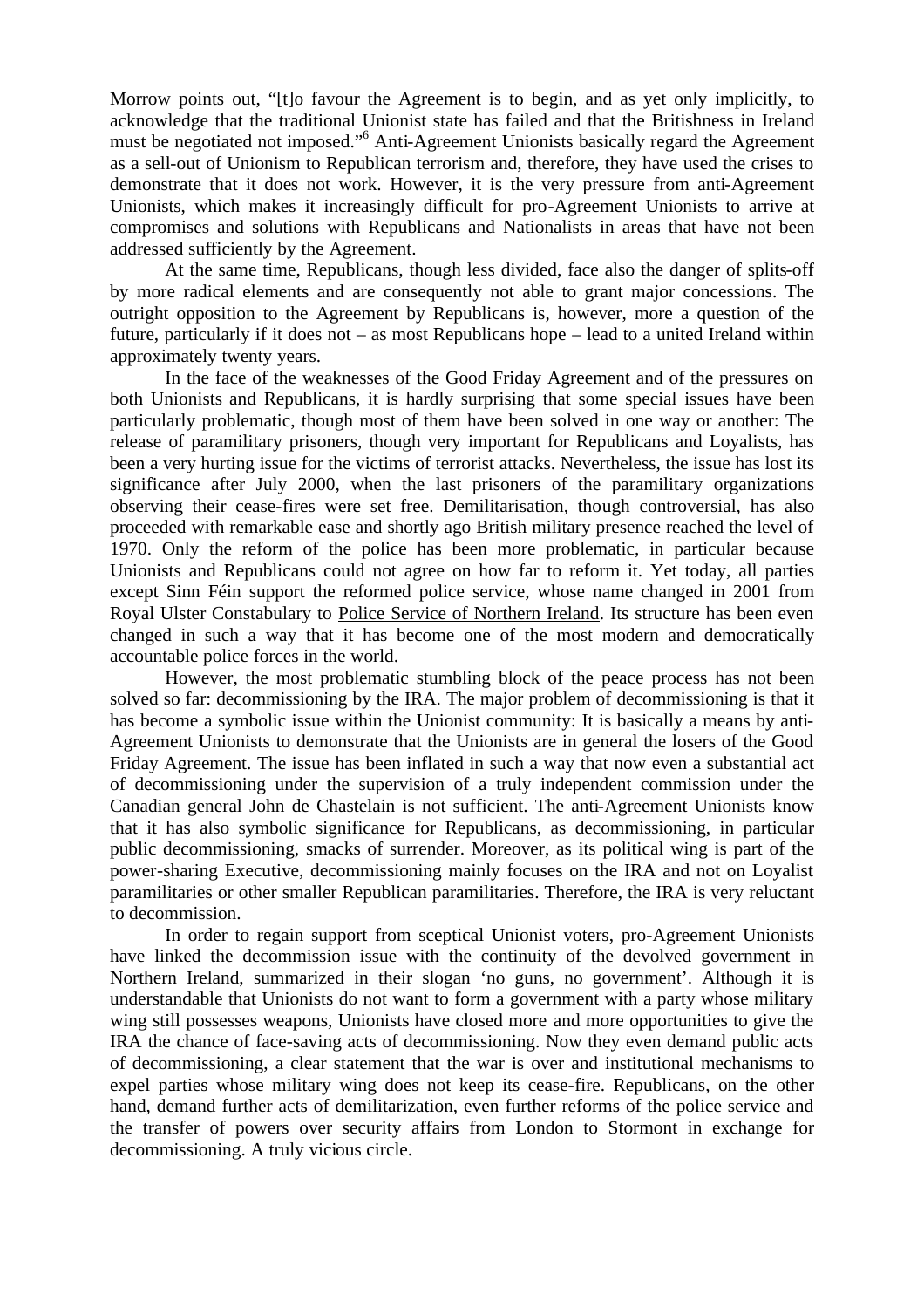So far, the IRA has decommissioned only three times, although it is not clear how many weapons exactly. Moreover, some sources claim that the IRA continues to recruit and train new members and still gathers information about potential aims. The last power-sharing Executive even broke down in October 2002 due to an alleged spy-ring of the IRA in the building of the Northern Ireland Assembly. At least even the IRA recognizes that in principle decommissioning has to take place.

#### **Community Relations and the Peace Process**

Northern Ireland has been a deeply divided society – religiously, culturally, politically, economically and often geographically. This has expressed itself in different residential areas of Catholics and Protestants, in distinct work places and, most importantly, in separated education systems. The relationship between the two communities has been dominated by sectarianism, i.e. mutual hate and intolerance. Although the degree of both sectarianism and the divisions in general varies from place to place, it has not decreased significantly since the Good Friday Agreement. In some areas the communal divisions have even increased; for example in North Belfast the number of so-called 'peace walls', which physically separate Catholic and Protestant areas, has more than doubled since 1994. This has been largely a reaction to the increasing interface violence. Moreover, attacks on the symbols of the other community such as schools or churches have become more common as well. Internationally, the most infamous case has been the blocking of a street to the Catholic Holy Cross school in North Belfast by Protestant residents. The protesters objected to the use of the street, which goes through a 'Protestant area', by Catholic pupils. Although this kind of protest is an extreme case – even by Northern Ireland standards – in general, both communities express increasing concern about the possibility of future social integration since the Good Friday Agreement. What explains these rather confusing tendencies in community relations since the Agreement?

Again the Agreement itself is a major problem: One of its crucial political arrangements is a devolved government in Northern Ireland based on the principles of a consocational democracy. This means that government is formed, in contrast to competitive democracies as in most Western European countries, by a power-sharing Executive consisting automatically of the four strongest parties in parliament. Moreover, each community, Unionist and Nationalist, possesses virtually a mutual veto due to the complex voting rules in the Assembly. In order to ensure a clear distinction between the Unionist block and the Nationalist block each party in the Assembly has also to designate itself as either Unionist, Nationalist or other. Besides the problem that these provisions discriminate against parties that are neither Unionist nor Nationalist, such the NIWC, the more fundamental flaw in these arrangements is the reinforcement of the communal divisions, as both Unionists and Nationalists are encouraged to stick to their respective block. In the words of Wilford and Wilson, "[t]he fundamental problem with consocationalism is that it rests on precisely the division that it is supposed to solve."<sup>7</sup>

It have been, however, not only the provisions of the Good Friday Agreement that inhibited improvements in community relations. A general lack of community reconciliation after decades of mutual hostilities and grievances on both sides has also been a significant obstacle. Both sides still tend to stress their differences rather than their commonalities and still fear an eventual assimilation of the two communities. The major stumbling block of reconciliation is the victim issue. Both sides usually deal with it only as a single-community issue and fail to see the wider picture, in other words that all sides actually suffered during the Troubles. Catholics tend to focus on the innocent victims of acts by security forces, most notably in the cases of collusion between Loyalist paramilitaries and certain departments of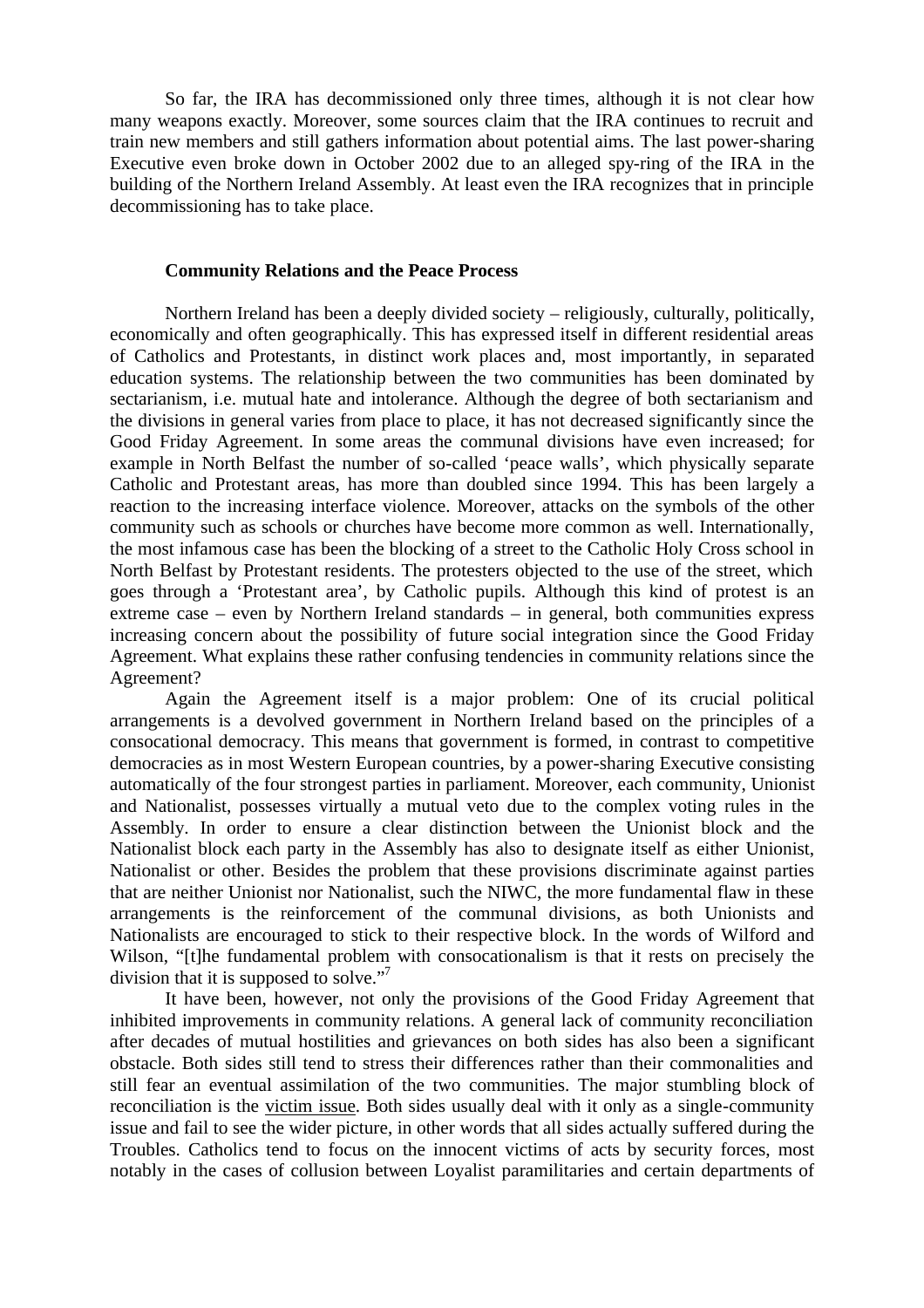the police and security apparatus in order to kill unpleasant Nationalists such as the solicitor Pat Finucane who was murdered in 1989. Although the British government's Stevens Inquiry has already thrown light on the affair, its work has been made difficult by the lack of collaboration with some police and secret service officers and so far, it has not produced a final report. The shooting of fourteen unarmed civilian demonstrators by British paratroopers during a civil rights march in Derry on 30 January 1972 ('Bloody Sunday') is another incident of state violence that exercises enormous influence over the Catholic community. Although in 1998 the most expensive inquiry in British history (costing approximately one hundred and fifty million euros) was launched to investigate the case, it is still not clear if the inquiry will unearth all the truth behind the incident. Unionists, on the other hand, complain that they have not even got an inquiry, although they can point at numerous unsolved incidents such as the 'Enniskillen bombing' by the IRA, in which ten unarmed Protestants were killed during a Remembrance Day celebration. The IRA is not particularly helpful in clearing up unsolved cases. The only gesture has been so far a public apology to the *innocent* victims of their violence.

In total, more than half of the politically motivated crimes have not been solved. Yet, only in a very few cases do members of the two communities actually work together such as in the case of the Omagh bombing. Another recently widely published case is the fate of the so-called 'disappeared': In the 1970s, the IRA abducted and killed secretly alleged collaborators of the British army, both Protestants and Catholics. Although the IRA has agreed to reveal the secret burial places of these victims, only a few have been found.

The final obstacle to better community relations is the segregated schools. Since the establishment of Northern Ireland in 1920, Catholic children have gone to schools run by the Catholic Church, whereas Protestant children went to state schools, which have been virtually under the control of Protestant churches. By 2000, only two to four percent of all pupils in Northern Ireland went to so-called integrated or mixed schools. Even cross-community school projects such as the Education for Mutual Understanding programme have had only a limited impact.

However, in spite of all these obstacles mentioned above, community relations have also improved in certain areas. The most important development is the growth of civil society – ecumenical church groups, trade unions, business groups, NGOs or the NIWC. Civil society has been in fact the strongest supporter of the Good Friday Agreement and it is its support that has guaranteed the continuity of the Agreement. Although it has been growing since 1974, the peace process has boosted it even further, not at least because of generous subsidies from the **European Union** (EU).<sup>8</sup> The growth of civil society has also a significant side effect: improvements in the situation of women in Northern Ireland's traditionally arch-conservative society. This development has been supported by the legal protection of women's rights in the Good Friday Agreement, most notably by adopting the European Convention on Human Rights, and by equality legislation afterwards.

Improvements have also been achieved in the field of culture: Cultural diversity has increased, as more and more people begin to see the wider picture. Both Irish and Ulster Scots, the traditional language spoken by Protestant settlers from Scotland, are nowadays recognized and heavily subsidised. But it is important to note that cultural diversity in the Northern Ireland context largely refers to the traditional ethnic identities. The cultural identities of new ethnic or social groups are usually not included. For example, the second most spoken language in Northern Ireland – Chinese – is not recognized in any way.

Closely related to the issue of cultural diversity are the controversies over parades by the Orange Order and, in the city of Londonderry, by the Apprentice Boys of Derry. Parades and marches have been a central part of both Unionist and Nationalist cultural identity, although their influence and significance is even stronger in the Unionist community. The crucial problem of parades "… is not simply the desire to walk on a particular road but part of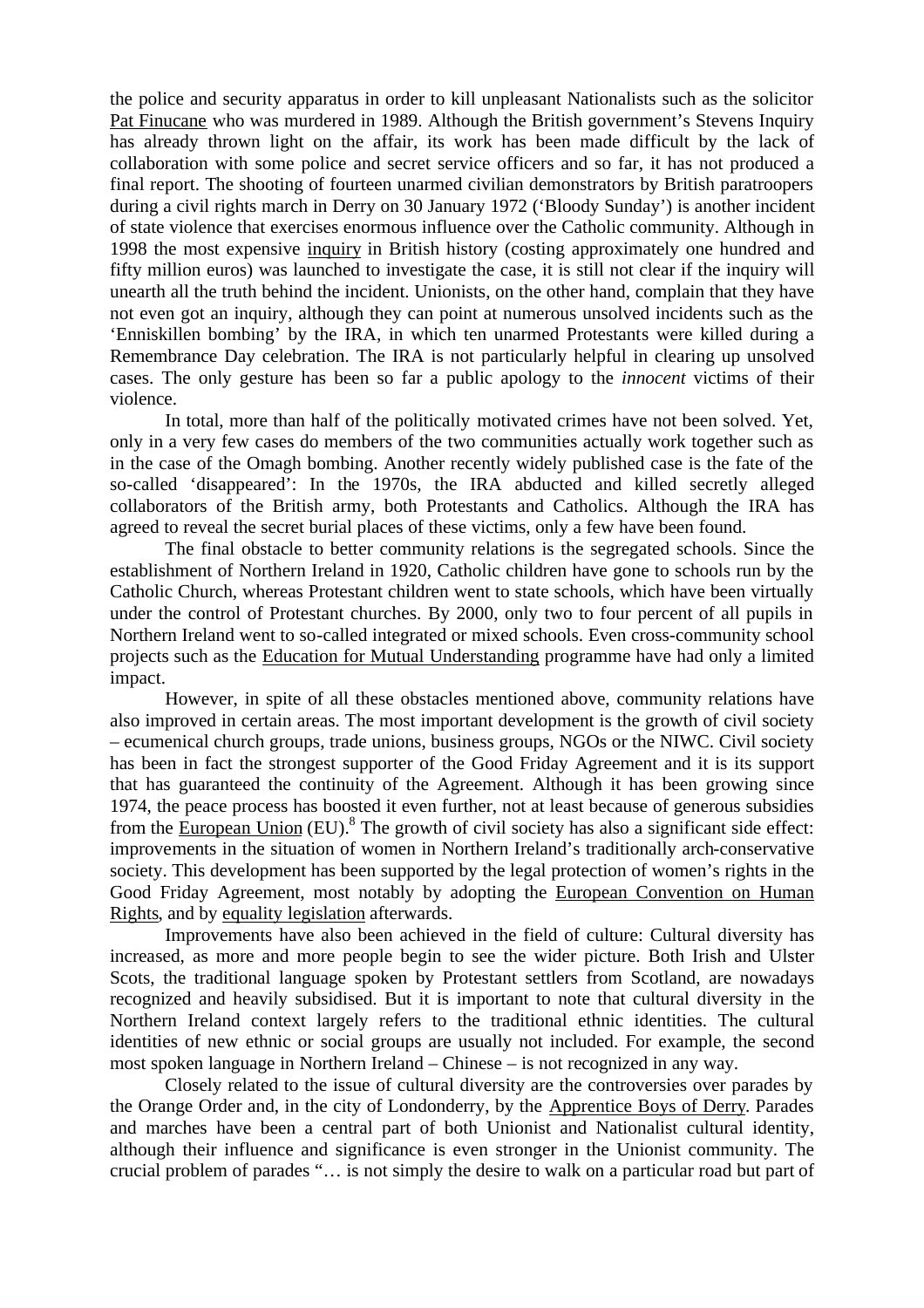a wider territorial dispute."<sup>9</sup> Catholics see Orange parades as triumphalist and sectarian manifestations of a century-old Orange domination in Northern Ireland, especially if they are conducted in Catholic areas. Unionists, on the other hand, regard protests by residents as Republican conspiracies to attack Protestant culture and civil and religious liberties. Not surprisingly, parades led to widespread and widely broadcasted disturbances in Northern Ireland, in particular in 1996 and 1998. However, most of the Unionist parades have not been controversial at all, although they have increased significantly in number. The intensity of the parading issue in general has actually decreased since the Good Friday Agreement. Although the Agreement does not deal with parades in any part, the establishment of an independent parading commission, intensified mediation, better monitoring and stewarding and divisions within the Unionist community regarding the meaning and sense of parades have helped to reduce the intensity of the conflicts over parades.

These improvements in community relations are also underpinned by wider and more general factors: First of all of all, the mass media – Unionist, Nationalist, Irish and British – has been without any significant exception in favour of the Agreement. In fact, the media's support has been a major factor that has prevented the break-down of the peace process. And secondly, as Ruane and Todd point out correctly, larger international tendencies towards secularism, liberalism, post-nationalism or individualization and consumerism have weakened the traditional coherence of the Protestant and Catholic communities, thus facilitating the modest improvements in community relations.<sup>10</sup>

#### **From Peace to Prosperity? The Economic Context of the Peace Process**

The British government often argues that the major advantages of the peace process and the Good Friday Agreement are actually the economic improvements for all citizens. However, has there really been something like a 'peace dividend' in Northern Ireland?

In fact, there have been clear signs of measurable economic improvements during the peace process: First, the unemployment rate has decreased from once seventeen percent to less than six percent in 2003. Secondly, the emigration rate has been reversed and Northern Ireland experiences today net immigration – a remarkable achievement for an area that suffered a long time from emigration. Thirdly, both the construction and tourism sector have boomed and, even more importantly for an economy that has been struggling for decades with the problems of de-industrialisation in the once dominant heavy industry, high-tech companies have increasingly invested in Northern Ireland. These improvements are to a large degree the result of the reduction of uncertainty for business investments due to the end of the violent conflict and of increasing financial support from abroad, mainly from Great Britain, the EU and the United States. For example between 1993 and 1998 alone, private US companies invested almost two billion dollars in Northern Ireland, whereas the US government added another twenty million dollars of subsidies each year. But it is necessary to point out that the economic improvements mirror also larger trends into the same direction in the United Kingdom, although it is questionable if this had been the case without the peace process. 11

In any case, recent analyses indicate that Northern Ireland's economic situation is beginning to change:<sup>12</sup> First, the Gross Domestic Product is decreasing again. Secondly, the workforce pattern has not changed significantly: thirty-six percent of the workforce still works in public services, whereas only nine percent is employed in the banking, finance and business sector. Furthermore, the food processing and clothing sector is still the largest employer and not knowledge-based companies. Therefore, Northern Ireland's economy will feel soon the competition from low-wage countries, for instance in Eastern Europe or East Asia. Thirdly, the low unemployment rate and the economic growth in general is still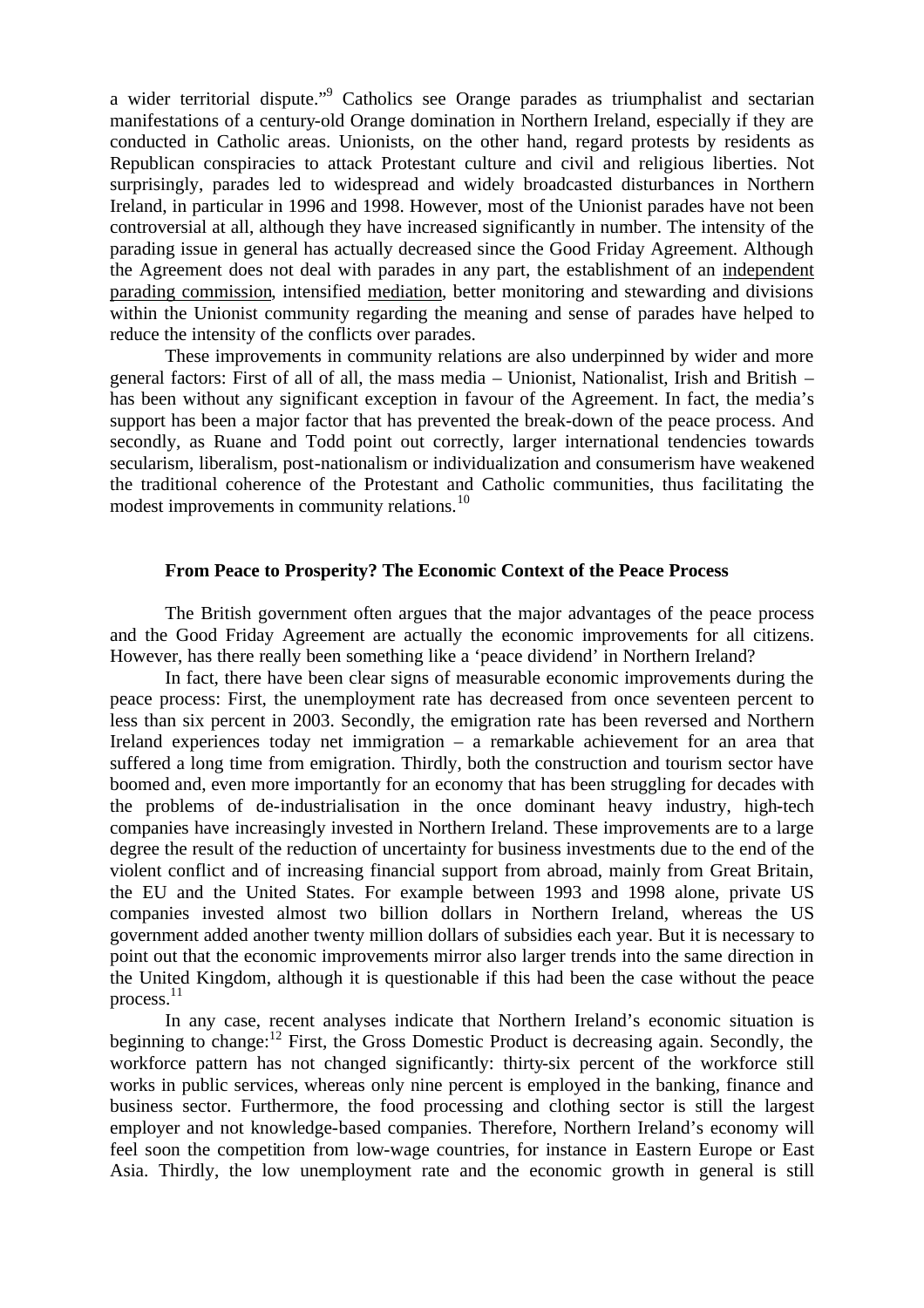dependent to a large extent on subsidies and government spending. Fourthly, mainly the middle and upper classes have profited from the economic improvements. Consequently, the social discrepancies between lower and upper classes have increased during the peace process: While many Northern Ireland citizens enjoy these days a relatively high living standard, the lower classes, particularly in traditionally Loyalist and Republican areas, face the harsh realities of social decline. Finally, Moltmann points out that in some poorer Loyalist and Republican areas an "economy of violence" has been established, which is based on structures similar to the Mafia and involves often (former) paramilitaries. In these areas, smuggling, drug-dealing and other criminal activities have become for many an economic and financial basis. $^{13}$ 

#### **The International Dimension**

The international framework has been the only generally positive part of the Northern Ireland peace process. In total, four different external actors are discernable: Britain, the Republic of Ireland, the EU and the United States.

Strictly speaking, Britain is not an external force, as she is constitutionally linked with Northern Ireland. She is also an actor in the conflict, as the province has been directly ruled from London for over thirty years and British troops are stationed there. Mentally, however, Northern Ireland is regarded as a far-away country of no major importance by the majority of people in mainland Britain. Most strikingly, Northern Ireland citizens could not even join the British Labour Party until very recently. Consequently, British governments have been very careful to get embroiled in Northern Ireland affairs and have always sought possible ways out of the conflict. In 1990, the then Secretary of State for Northern Ireland, Peter Brooke, even declared publicly that Britain had no "selfish, strategic or economic interest" in Northern Ireland. This allowed British governments, both Labour and Conservative, to facilitate ways out of the conflict and to function to a certain extent as a balancing force from outside. British governments have been generally quite pragmatic about dealing with the Northern Ireland conflict during the peace process and have not had scruples 'to talk with terrorists'. Only the Conservative government under John Major in the mid-1990s was restrained in its actions, as his majority in parliament depended at that time on the support of the UUP, with which the Conservative party is officially, though very loosely, linked.

It was, however, not the British government alone that has facilitated the peace process from outside, but also its counterpart in the Republic of Ireland. Similar to Britain, the Republic is not strictly speaking an external force, as she claimed until 1998 that the six counties of Northern Ireland are an integral part of her territory (former Articles 2 and 3 of its constitution). Yet *de facto* the Republic of Ireland has always respected the integrity of Northern Ireland as a part of the United Kingdom. Nevertheless, it has kept its interest in Northern Ireland affairs. With the Anglo-Irish Agreement of 1985 it got finally an official say in Northern Ireland affairs and ever since, British and Irish governments have slowly intensified their collaboration in order to find solutions for the Northern Ireland problem. In fact, it has been the co-operation between the two governments that has been the engine of peace process. Since the early 1990s, almost all outside initiatives have been common Anglo-Irish actions such as the Downing Street Declaration of 1993, the Framework for the Future document of 1995, the Good Friday Agreement of 1998 and several other initiatives to break the deadlocks of the peace process. Although both governments have slightly different interests and priorities, they have always acted as joint guardians of the peace process. They are also the guarantors of the Good Friday Agreement. It was exactly this joint guardianship that allowed the parties in Northern Ireland to gain trust in the peace process, as both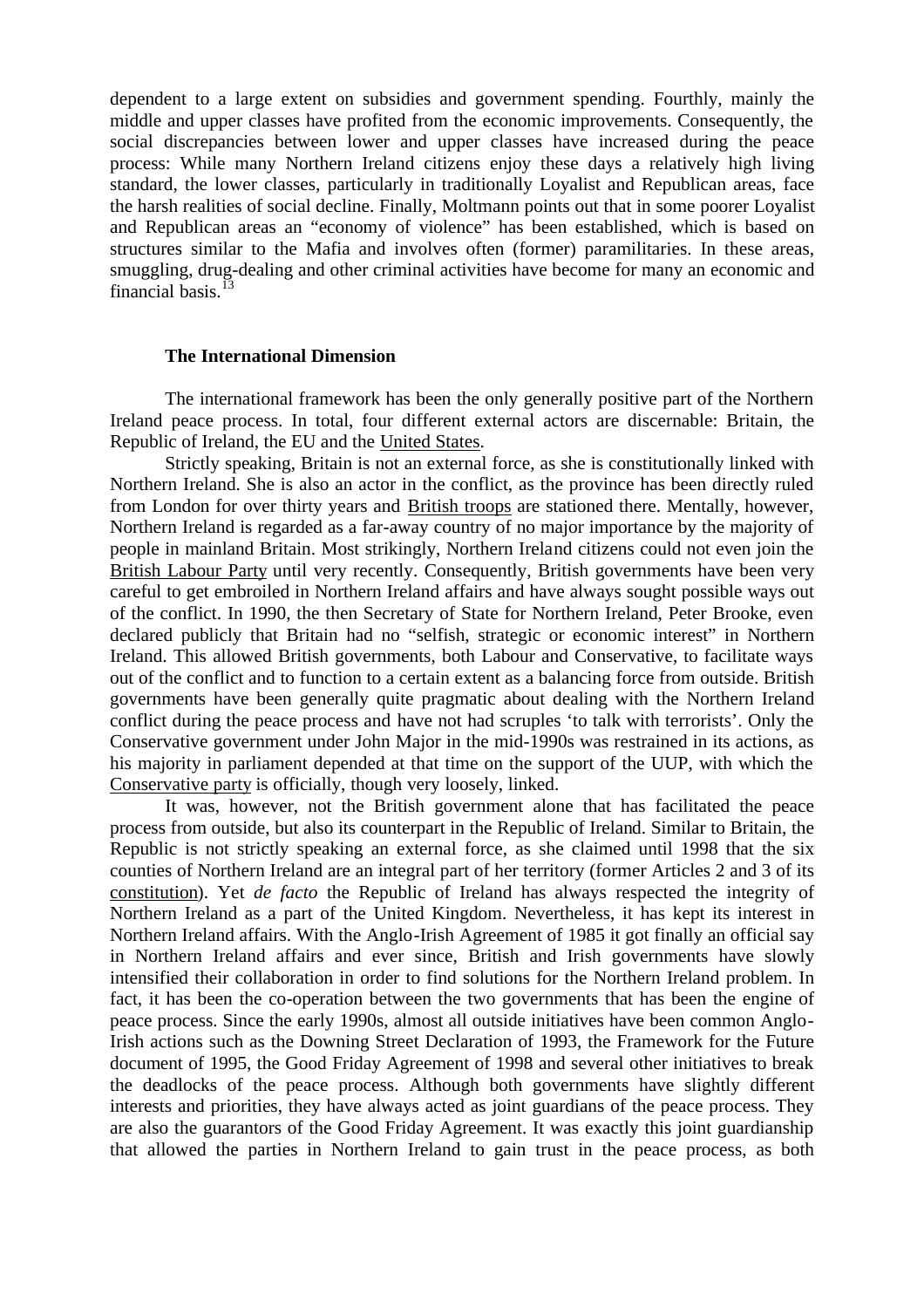communities had potentially sympathetic external powers involved in the peace process, the British government in case of Unionists and the Irish government in case of Nationalists.

British-Irish co-operation was partly made possible by another international actor: the EU. Though the EU's influence is more indirect, its impact has been substantial, particularly in the Irish Republic. As one of the poorer EU members, the Republic has received considerable structural aids, which have helped, especially in the 1990s, to transform her into a more prosperous and modern country. A side effect of these developments has been the dilution of the narrow forms of Irish nationalism in the Republic. This consequently freed her governments of the traditional irredentist pressures, aimed at the full integration of Northern Ireland into the Republic, and has allowed the active collaboration with their British counterparts. The framework of a supranational institution as the EU, of which both the United Kingdom and Ireland are part, also helped to spread post-nationalist or regionalist ideas, which provide more flexible alternatives to traditional 'either-or forms' of nationalism, and thus offered more creative solutions for the Northern Ireland problem. The North-South Ministerial Council and the British-Irish Council are concrete expressions of such regionalist or post-nationalist ideas, which may also inspire similar projects in other parts of Europe. Finally, the common EU membership of the United Kingdom and Ireland has also made the borders between the two countries, and consequently between the Republic of Ireland and Northern Ireland, more porous. Today, the border between the two countries – as between other EU countries – is in many respects a mere line on a map. As a consequence, the traditional conflict between Unionism and Nationalism is losing its practical significance.

Besides the EU, there exists only one further actor outside of the British Isles: the United States. But US influence has been rather indirect as well. In the judgement of Mac Ginty and Darby, "[t]he most significant political contribution from external actors, in the main the United States, came in the ability to inject momentum into the peace process."<sup>14</sup> During the presidency of Bill Clinton (1992-2000), the first president who did not regard the Northern Ireland conflict as a pure internal affair of the United Kingdom, specific and often symbolic (i.e. low-cost) interventions by the President – such as granting a controversial visa to Gerry Adams before the IRA cease-fire in 1994, phone calls to party leaders during the crucial time of the negotiations to the Good Friday Agreement or several trips to Northern Ireland – helped to convince the leaders and their followers of the necessity of the peace process in general and the Good Friday Agreement in particular and demonstrated the strong support by presumably one of the most powerful men in the world. When George W. Bush took over the White House from Bill Clinton, he continued the Northern Ireland policy of his predecessor, although not with the same vigour, particularly after 11 September 2001, when his foreign policy priorities changed fundamentally. But the President has with Richard Haas still a special envoy in Northern Ireland. Paradoxically, it has even been the foreign policy of the Bush administration that has strengthened the peace process in Northern Ireland: First, as a reaction of 11 September 2001, the US administration has become very sensitive to anything that smacks of terrorism and thus also to the IRA, particularly when alleged links between the IRA and rebels of the Revolutionary Armed Forces of Colombia and *Euskadi Ta Askatasuna* in the Basque Country became public. As the IRA is dependent to a large extent on vital financial links with Irish America, it was forced to change its more hard-line policies towards decommissioning in order to avoid its illegalization in the United States and to secure the support by Irish Americans. Therefore, it comes as no surprise that the IRA's major acts of decommissioning have occurred after 11 September 2001. The continuing American 'war on terrorism' will put the IRA under further pressure to decommission, thus helping to remove one of the most notorious stumbling blocks of the peace process. Secondly, the Anglo-American war in Iraq, which is supported by Unionists, contributed to a more favourable view towards the United States among the Unionist community, which had been traditionally very sceptical about US involvement in the 'internal affairs' of Northern Ireland.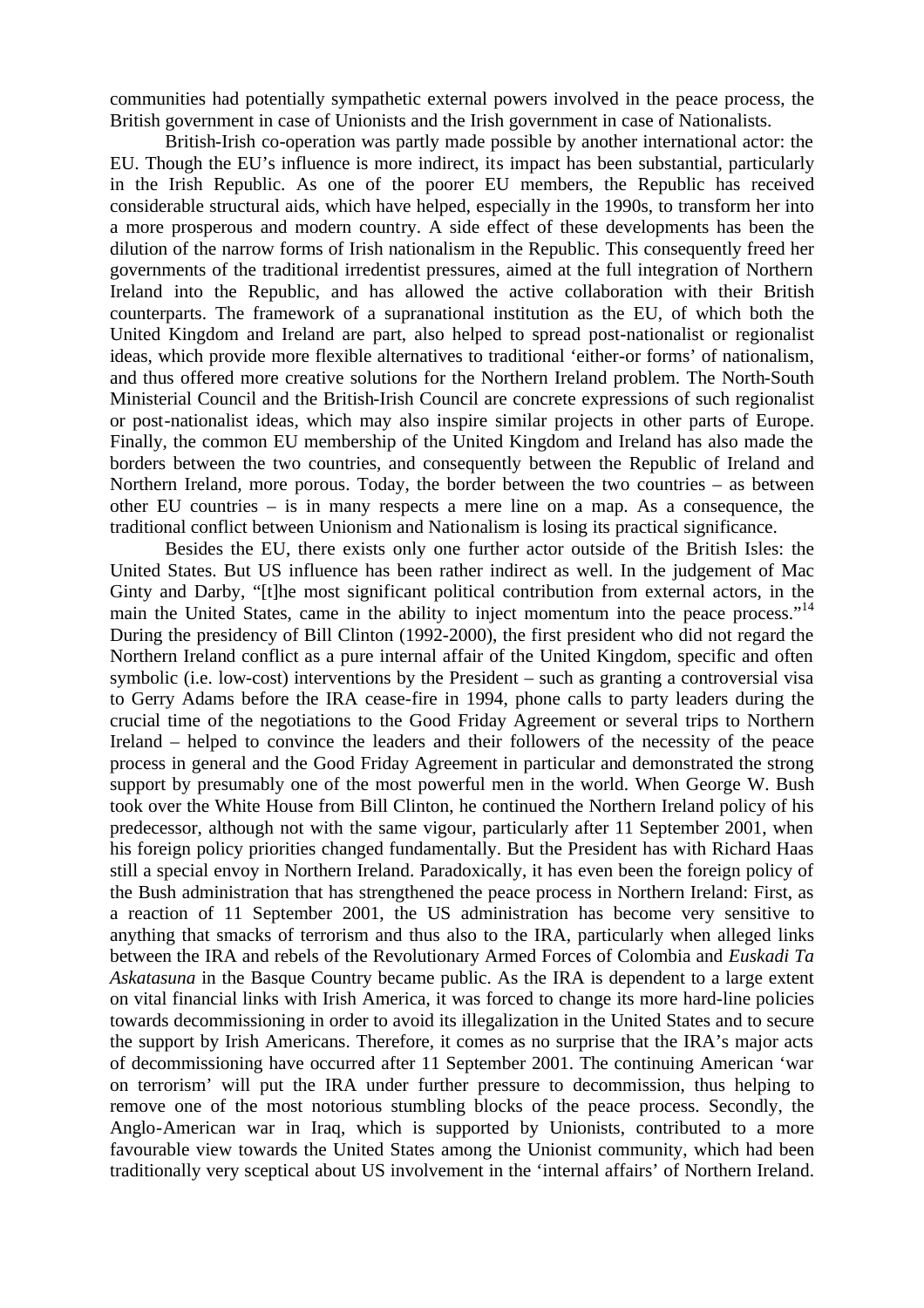At the same time, the intensive, though often contradictory, links between Nationalists and the United States have been weakened due to Nationalist opposition to the war in Iraq – again a problematic development for the IRA.

#### **Conclusion**

Even five years after the signing of a comprehensive peace agreement, the Northern Ireland peace process is still far from over. From a positive point of view, this means that the process has not broken down yet – in face of the development of other peace processes such as in the Basque Country a remarkable and at same time the most important success. From a negative point of view, however, the conflict itself has not ended either and many alarming developments accompany the peace process. Consequently, a discussion about the achievements and set-backs of the peace process easily ends up in a dispute about if the glass is half full or half empty. In fact, as McCartney concluded recently, "[t]he Northern Ireland peace process is hard to judge because there are tangible benefits but at the same time obvious and real obstacles."<sup>15</sup>

The benefits and achievements may slightly outweigh the setbacks: After all, the Good Friday Agreement, a major building block of the peace process, still exists and the cease-fires of the major paramilitary groups have not broken down. Devolved government has also been established and Northern Ireland has seen a major police reform and significant acts of decommissioning. Furthermore, civil society has expanded, human and in particular women's rights have been strengthened, cultural diversity has been increasingly accepted and even the notorious parade controversies have abated. Economic improvements, though not necessarily a result of the peace process, are also an important benefit. Finally, the international framework – formed by the British and Irish governments, the EU and the United States – has been generally a supportive factor of the peace process.

However, several setbacks and stumbling blocks have damaged these benefits and achievements: Devolved government has not worked properly for most of the time since its first introduction in late 1999. Both police reforms and decommissioning have not been sufficient for the more extreme parties and have been a continuous source of discord. Furthermore, various forms of violence still haunt the streets of Northern Ireland. Community relations have not improved in a significant way either and deep divisions between Protestants/ Unionists/ Loyalists and Catholics/ Republicans/ Nationalists persist. To a considerable degree the Good Friday Agreement itself is responsible for these developments, as it actually entrenches the separate identities in Northern Ireland. But also the lack of reconciliation and of a more open handling of the victim issue is partly responsible.

If the Northern Ireland parties do not address these deficits and shortcomings early, the peace process may well break down sooner or later. Anti-Agreement parties, particularly in the Unionist community, are as strong as ever. What is actually needed now are reforms of the Good Friday Agreement, if possible even with anti-Agreement forces such as the DUP, in order to make the political arrangements workable, e.g. reforms of the voting system or the abolishment of the party designations in the Assembly. Republicans will have to accept the police reforms and concede further acts of decommissioning – something more likely since 11 September 2001 – while Unionists must accept the ways how the IRA wants to decommission and must be prepared to share government with Sinn Féin. The British government, on its part, must sooner or later jump into the cold water and actually concede the full devolved powers to the Northern Ireland Assembly, in other words, it must give up its powers to reintroduce Direct Rule whenever the peace process is bogged down. It is likely that a joint initiative by the British and Irish governments will offer both Unionists/ Loyalists and Republicans/ Nationalists a comprehensive compromise involving the issues mentioned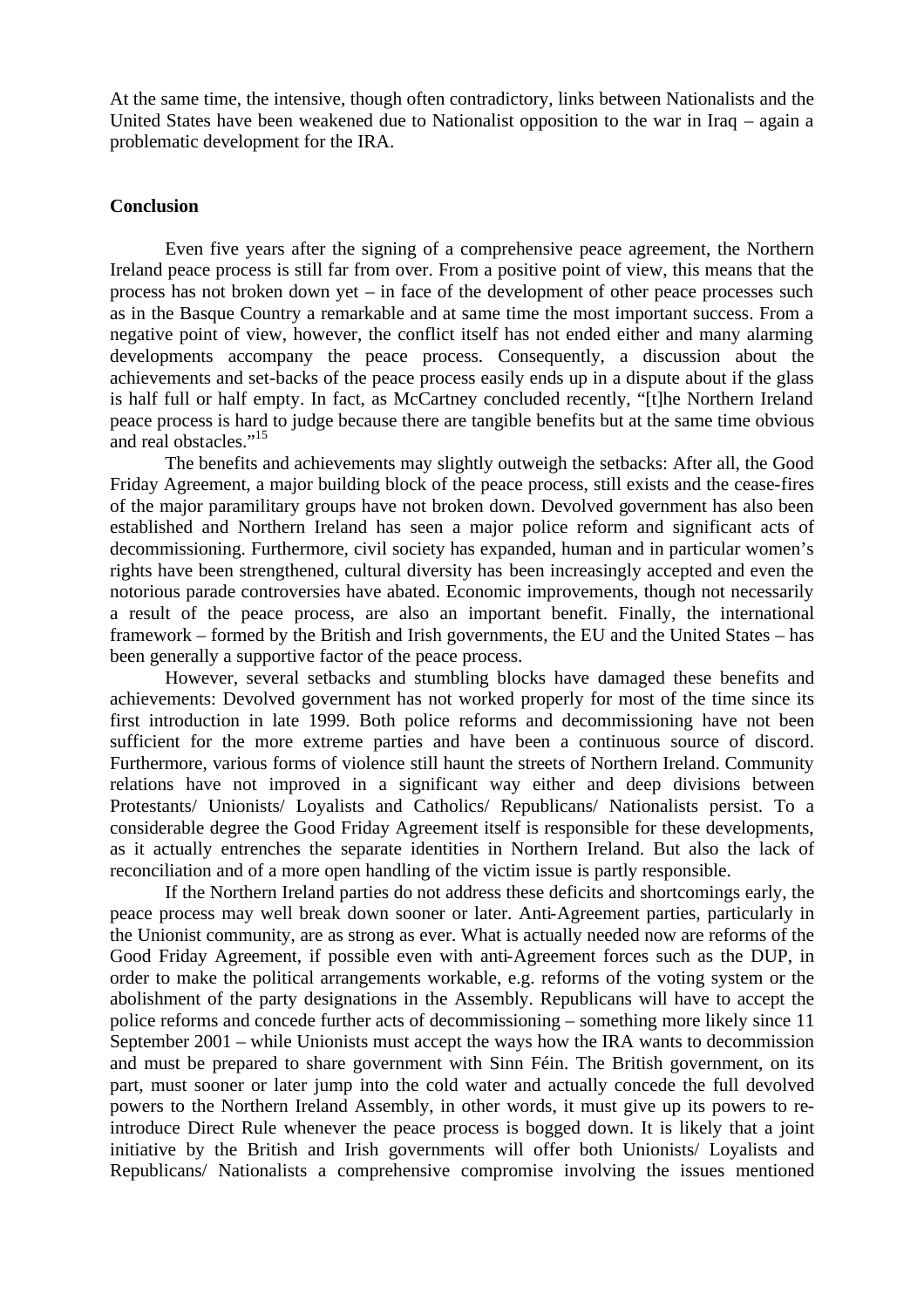above. But the parties in Northern Ireland have to learn to walk the rest of the way to peace on their own. It is also time to concentrate again on bred and butter issues such as the increasing social discrepancies in both the Protestant and Catholic community. Like this, reconciliation and better community relations will develop step by step. After all, the chances for such developments have never been better at any time in Northern Ireland's long and bloody history. But again Northern Ireland stands at the crossroads and it will be the decision of the citizens and their leaders to choose which way to go.

*Benjamin Kienzle holds a Masters degree in Peace and Conflict Studies from the University of Ulster. He is currently an intern at the IGADI.*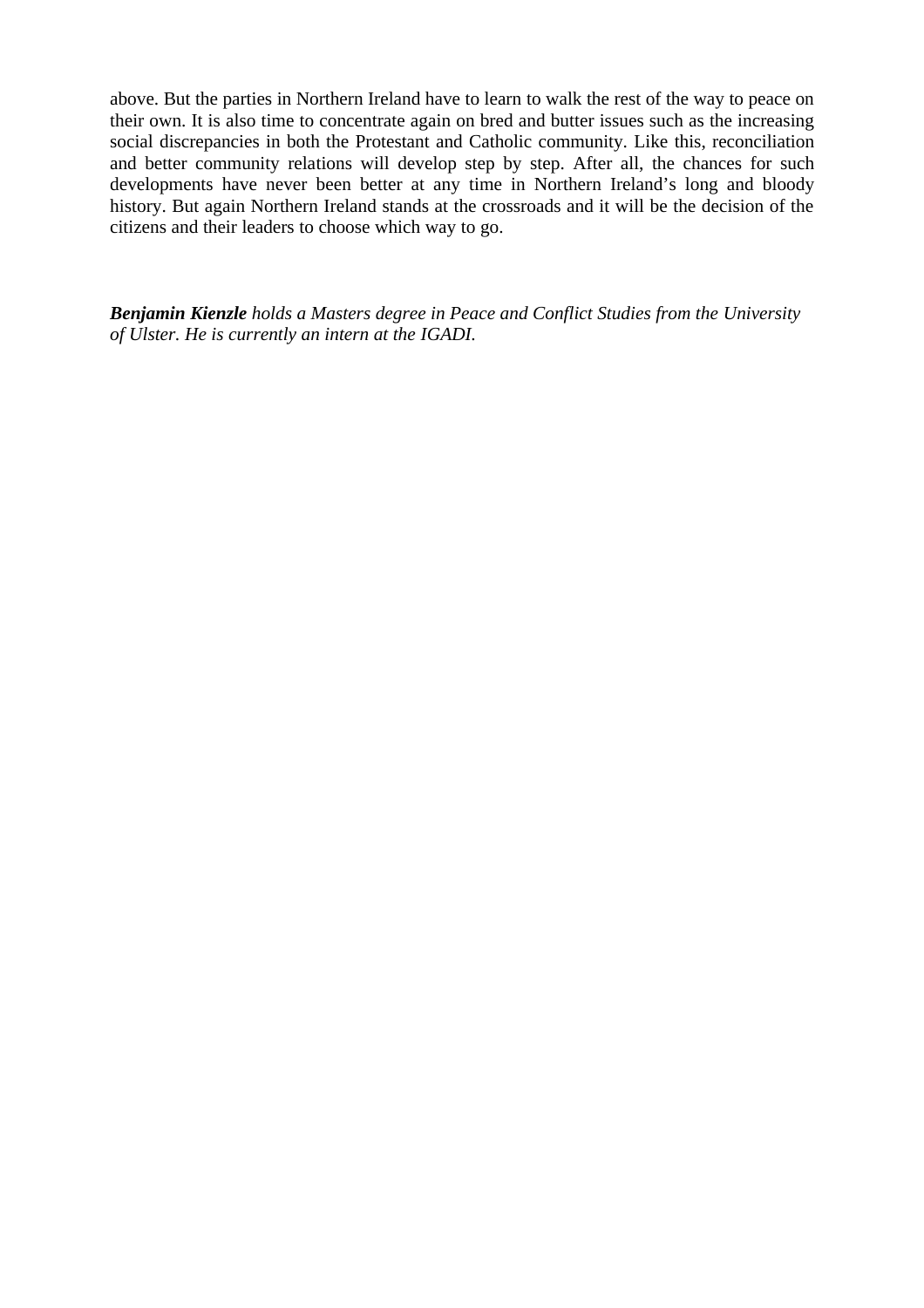# **Further Reading**

- ALONSO, Rogelio: *Irlanda del Norte: Una Historia de Guerra y la Búsqueda de la Paz*, Editorial Complutense, Madrid, 2001. Most thorough historical study of the Northern Ireland conflict in Spanish. Includes a chapter about the Basque conflict.
- ARTHUR, Paul: *Special Relationships: Britain, Ireland and the Northern Ireland Problem*, Blackstaff, Belfast, 2000. Well-informed analysis of the changing Anglo-Irish relations in regard to Northern Ireland.
- BEW, Paul, GIBBON, Peter and PATTERSON, Henry: *Northern Ireland 1921-2001: Political Forces and Social Classes*, revised and updated edition, Serif, London, 2002. Influential analysis of the development of Northern Ireland.
- COX, Michael, GUELKE, Adrian and STEPHEN, Fiona, editors: *A Farewell to Arms? From Long War to Long Peace in Northern Ireland*, Manchester University Press, Manchester, 2000. Collection of articles about different aspects of the Northern Ireland peace process such as policing, gender issues or the international dimension. Includes a chapter about the Basque peace process.
- DIXON, Paul: *Northern Ireland: Politics of Peace and War*, Palgrave, Houndmills, 2001. Comprehensive introduction to the Northern Ireland conflict.
- FRASER, T. G., editor: *The Irish Parading Tradition: Following the Drum*, Macmillan, Houndmills, 2000. Collection of essays about Northern Ireland's parade disputes.
- GURRUCHAGA, Íñigo: *El Modelo Irlandés: Historia Secreta de un Proceso de Paz*, Ediciones Península, Barcelona, 1998. Journalistic account of the process leading to the Good Friday Agreement. Includes a comparison with the Basque Country.
- MAC GINTY, Roger and DARBY, John: *Guns and Government: The Management of the Northern Ireland Peace Process*, Palgrave, Houndmills, 2002. Most current and comprehensive analysis of the Northern Ireland peace process.
- O'LEARY, Brendan and MCGARRY, John: *Explaining Northern Ireland: Broken Images*, Blackwell, Oxford, 1995. Standard work explaining the Northern Ireland conflict.
- WHYTE, John: *Interpreting Northern Ireland*, Clarendon, Oxford, 1990. Classical work about the different interpretations of the Northern Ireland problem.

### **On the Internet**

*Amazon UK,* http://www.amazon.co.uk. All relevant books can be bought here.

- *CAIN (Conflict Archive on the Internet) Web Service*, http://cain.ulst.ac.uk/index.html. Standard web service with a vast amount of information, sources and publications.
- *Democratic Dialogue*, http://www.democraticdialogue.org/discussionpapers.htm. Current publications by one of the most influential Northern Ireland think tanks.
- El Mundo en especial, *Irlanda del Norte: Camino de la Paz*, http://www.elmundo.es/especiales/2001/10/internacional/irlanda/index.html. Introduction to the Northern Ireland conflict by the daily newspaper El Mundo (in Spanish).
- *Institute for Conflict Research*, http://www.conflictresearch.org.uk/publications. Current publications by a Belfast-based research institute.
- *Newshound*, http://www.nuzhound.com. Daily updated links to articles about Northern Ireland in the most relevant English-speaking newspapers.

## **Consulted Journals**

*Accord: an international review of peace initiatives*; *Capital and Class*; *HSFK Standpunkte: Beiträge zum demokratischen Frieden*; *International Affairs*; *Peace Review*; *Political Studies*; *Studies in Conflict and Terrorism*; *Survival*.